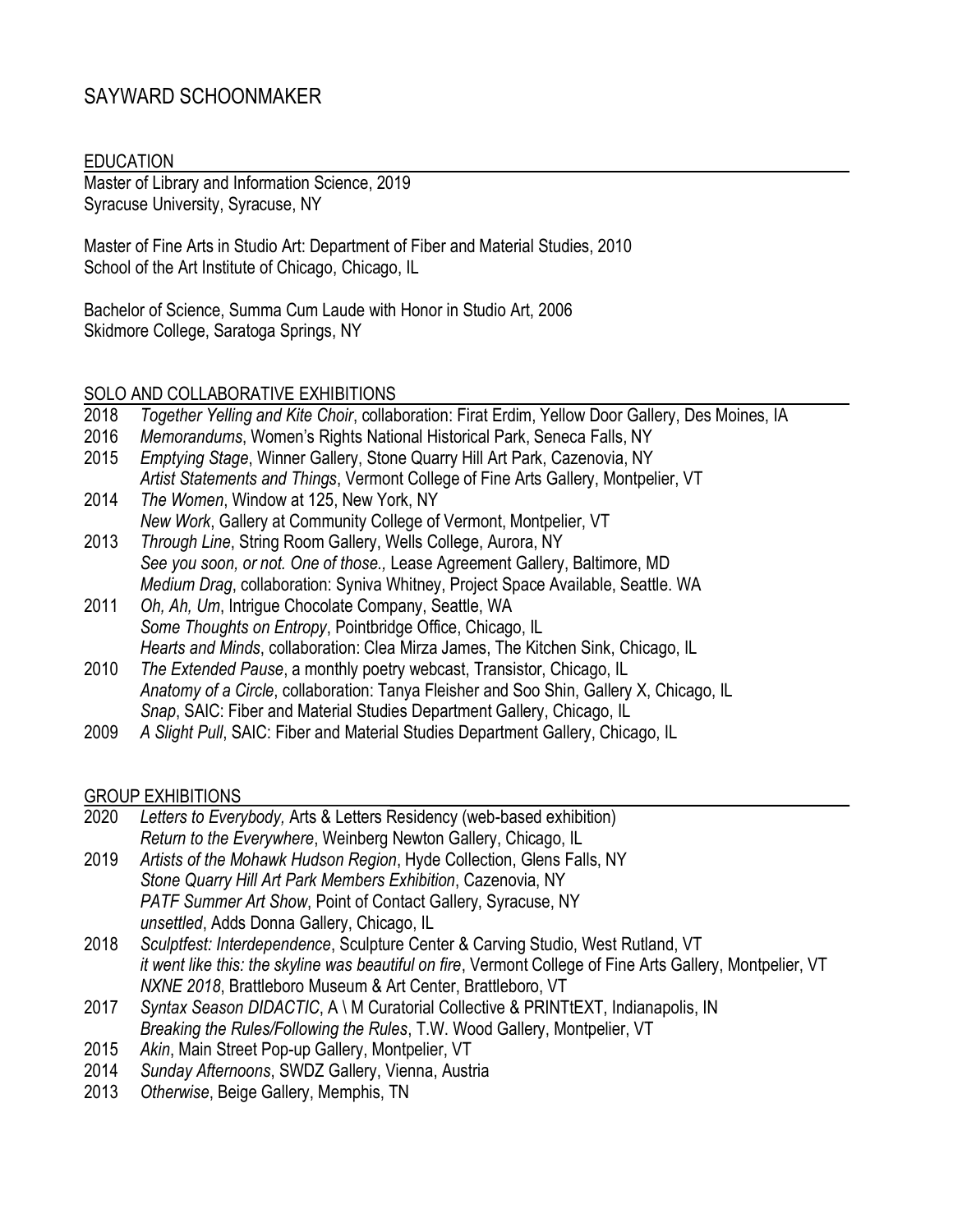- 2012 *Romancing the Tone*, Slippery Rock University, Slippery Rock, PA *Romancing the Tone*, Pittsburgh Center for the Arts, Pittsburgh, PA *Vermont Studio Center Staff Show*, Gallery 2, Johnson, VT *Staff Affectation*, River Arts, Morrisville, VT *The World Finder: Pocket Guide to Hell*, Gallery 400, Chicago, IL
- 2011 *Five Things*, Guest Reader November Show, Austin, TX *Delicious Disasters*, Intrigue Chocolate Co., Seattle, WA *Love…and other things like it*, Lexington Art League, Juried Exhibition, Lexington, KT *Dill Pickle Club: Love and Hate*, The Hideout, Chicago, IL
- 2010 *Let's Talk About Love Baby*, Joan Flasch Artist Book Collection, Chicago, IL *Process in Product: Work from Summer Studio*, Sullivan Galleries, Chicago, IL *Still Action*, Sullivan Galleries, Chicago, IL *Final Statement Thesis Exhibition*, Sullivan Galleries, Chicago, IL *Pile/Pillar*, Open House Apartment Gallery, Chicago, IL
- 2009 *Assembly*, Open House Apartment Gallery, Chicago, IL
- 2006 *B.S. Thesis Exhibition*, Tang Teaching Museum, Saratoga Springs, NY *Annual Juried Student Art Exhibition*, Schick Gallery, Saratoga Springs, NY

## SELECTED PROFESSIONAL EXPERIENCE

| 2020-present | Artistic Director, Stone Quarry Hill Art Park, Cazenovia, NY                             |
|--------------|------------------------------------------------------------------------------------------|
| 2018-2020    | Researcher, iSchool at Syracuse University, Syracuse, NY                                 |
| 2014-present | Mentor in Writing and Art, Pilot Program at U32 High School, Montpelier, VT              |
| 2017-2018    | Graduate Assistant, Learning Commons: Bird Library, Syracuse, NY                         |
| 2015-2017    | Library Technician, Vermont College of Fine Arts, Montpelier, VT                         |
| 2014-2016    | Assistant Program Director: MFA in Film, Vermont College of Fine Arts, Montpelier, VT    |
| 2014         | Adjunct Professor in the Department of Art, Community College of Vermont, Montpelier, VT |
| 2012-2014    | Adjunct Professor in the Department of English, Johnson State College, Johnson, VT       |

# PUBLICATIONS

| 2022 | "Authoritative Forms" Refract: An Open Access Visual Studies Journal, Volume 4: Documentar/ary                                                                                                                                                                                                                                                                                                         |
|------|--------------------------------------------------------------------------------------------------------------------------------------------------------------------------------------------------------------------------------------------------------------------------------------------------------------------------------------------------------------------------------------------------------|
| 2020 | Clarke, R. I. and Schoonmaker, S. H. "The Critical Catalog: Library Information Systems, Tricksterism, and                                                                                                                                                                                                                                                                                             |
|      | Social Justice." To appear in Proceedings of ACM SIG CHI 2020, Honolulu, Hawaii, April 25-30.                                                                                                                                                                                                                                                                                                          |
| 2019 | Clarke, R. I. and Schoonmaker, S. H. "Metadata for Diversity: Identification and Implications of Potential                                                                                                                                                                                                                                                                                             |
|      | Access Points for Diverse Library Resources". Journal of Documentation 76(1): 173-196. Winner of the                                                                                                                                                                                                                                                                                                   |
|      | 2020 ALCTS Outstanding Publication Award.                                                                                                                                                                                                                                                                                                                                                              |
| 2018 | Clarke, R. I. and Schoonmaker, S. H. "Metadata for Diversity: A Field Scan of Current Trends in Describing                                                                                                                                                                                                                                                                                             |
|      | Library Resources." Presented at iConference 2019, Washington, D.C., March 31 - April 3.                                                                                                                                                                                                                                                                                                               |
|      | https://www.ideals.illinois.edu/handle/2142/103299                                                                                                                                                                                                                                                                                                                                                     |
|      | Clarke, R.I. and Schoonmaker, S. H. "The Critical Catalog: Giving Voice to Diverse Library Materials                                                                                                                                                                                                                                                                                                   |
|      | through Provocative Design." Presented at the Classification Research Special Interest Group Workshop                                                                                                                                                                                                                                                                                                  |
|      | on Culture, Community, and Voice in Knowledge Organization Systems, Association of Information Science                                                                                                                                                                                                                                                                                                 |
|      | and Technology annual meeting, Vancouver, British Columbia, Canada, November 10. Best Paper                                                                                                                                                                                                                                                                                                            |
|      | Proposal Award Winner. https://142.58.129.157/index.php/acro/article/view/15461                                                                                                                                                                                                                                                                                                                        |
| 2018 | "MEETING ONE" Really System, Issue 18, Spring 2018                                                                                                                                                                                                                                                                                                                                                     |
| 0011 | $225.070 \times 10^{-10} \times 10^{-10} \times 10^{-10} \times 10^{-10} \times 10^{-10} \times 10^{-10} \times 10^{-10} \times 10^{-10} \times 10^{-10} \times 10^{-10} \times 10^{-10} \times 10^{-10} \times 10^{-10} \times 10^{-10} \times 10^{-10} \times 10^{-10} \times 10^{-10} \times 10^{-10} \times 10^{-10} \times 10^{-10} \times 10^{-10} \times 10^{-10} \times 10^{-10} \times 10^{-$ |

- 2014 *3259* (Dancing Girl Press)
- 2011 "Agendas" The Common: Dispatches